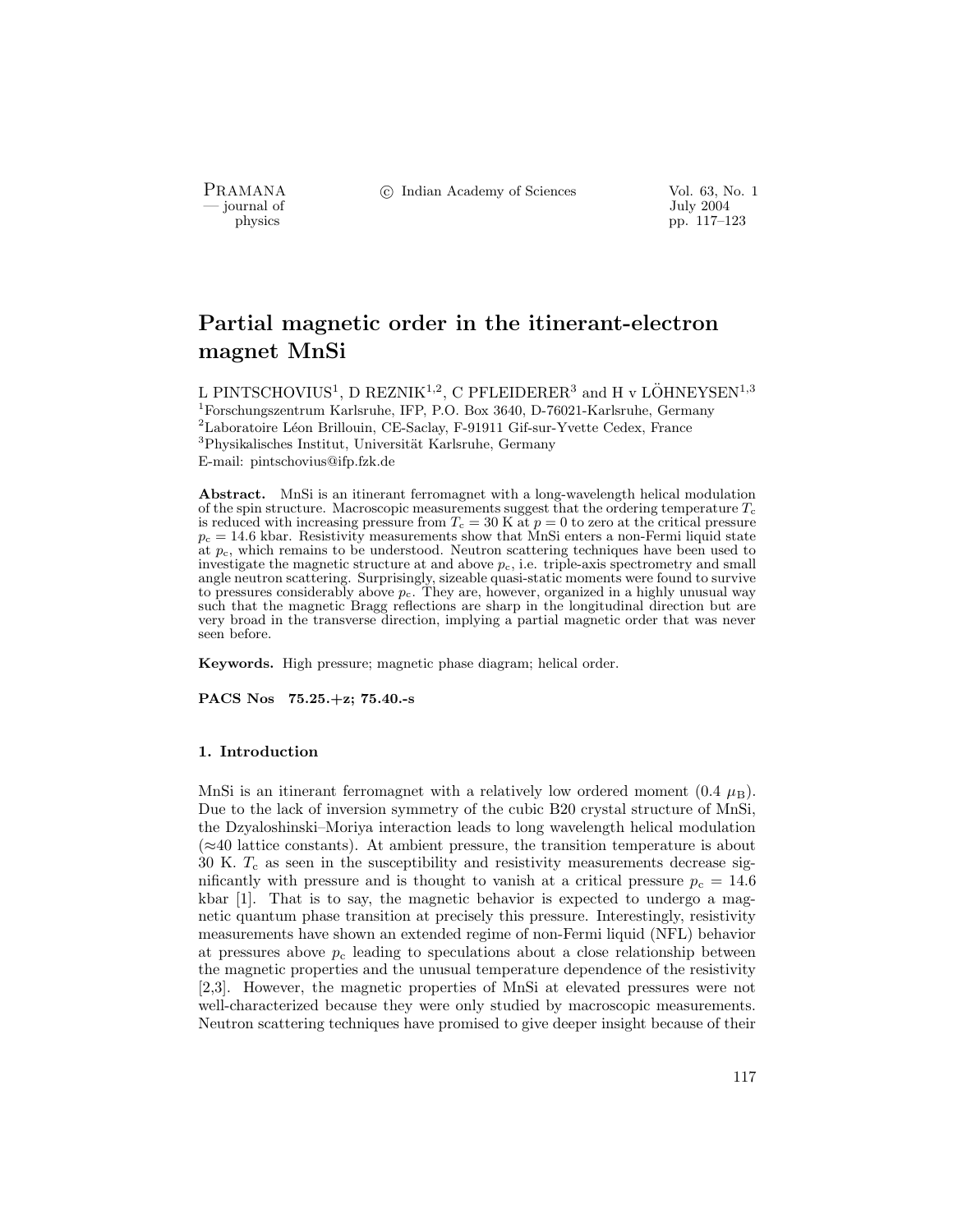#### L Pintschovius et al

microscopic probe. Indeed, the neutron experiments revealed magnetic properties which were totally unexpected with the macroscopic measurements. In particular, it was found that sizeable quasi-static magnetic moments survive to pressures far above  $p_c$  but are arranged in a highly unusual way. The neutron scattering techniques used for this study and the salient results will be described in the following sections. For further information, the reader is referred to ref. [4].

#### 2. Experimental techniques

The samples were single crystals of dimensions  $3\times3\times4$  mm<sup>3</sup> having a high degree of crystalline perfection, including a very small mosaic spread  $(<0.2°)$ . They were pressurized inside a clamped cell made of Cu–Be with fluorinert as the pressure transmitting medium. A small piece of Sn was introduced into the pressure chamber as pressure gauge: the pressure obtained after cooling the cell to low temperatures was deduced from the superconducting transition temperature  $T_c$  of the Sn specimen and the established relationship of  $T_c$  versus pressure. The maximum pressure attainable in this pressure cell is about 20 kbar. The pressure range explored in the experiments carried out so far was 0 kbar  $\lt p \lt 18.5$  kbar.

The first series of experiments was performed on the 4F-triple-axis spectrometer located at the ORPHEE-reactor of the Laboratoire Léon Brillouin at Saclay. This spectrometer is fed by a cold source, which enabled us to use long-wavelength neutrons ( $\lambda = 0.45$  nm) for the sake of a good resolution both in energy (50  $\mu$ eV) and in momentum transfer (<0.01 Å<sup>-1</sup>). A triple-axis spectrometer was chosen to distinguish between static order and dynamic order, i.e. fluctuations. The main drawback of such a spectrometer for the study in point is the fact that the momentum resolution is high only when compared to the total momentum transfer  $Q \approx \tau = (110)$  but rather moderate when compared to the length of the propagation vector of the magnetic order in MnSi ( $\approx 0.04 \text{ Å}^{-1}$ ). A better resolution in momentum transfer can be achieved by using a small angle scattering instrument albeit at the expense of having no energy analysis. The second series of measurements was indeed carried out on the V4 small angle scattering instrument of the Hahn-Meitner-Institut using neutrons of wavelength  $\lambda = 6$  Å. This instrument has the option of installing a horizontal cryomagnet, which turned out to be essential for the measurements at pressures above the critical pressure  $p_c$ . All measurements were performed with a He<sup>4</sup>-cryostat allowing us to cool the sample to  $T_{\text{min}} = 1.5$  K.

#### 3. Experimental results

The very first experiments were carried out at ambient pressure as a test for the later experiments at elevated pressures. The results were in complete agreement with the published data, i.e. we found a transition temperature  $T_c = 30$  K and a magnetic propagation vector of  $q_m = 0.038 \text{ Å}^{-1}$  pointing along the (111) direction of the crystal lattice. Subsequently, we performed measurements at  $p = 14.3$  kbar which is only slightly lower than the critical pressure  $p_c = 14.6$  kbar deduced from macroscopic measurements. A strong magnetic signal appeared on cooling at  $T =$ 

118 Pramana – J. Phys., Vol. 63, No. 1, July 2004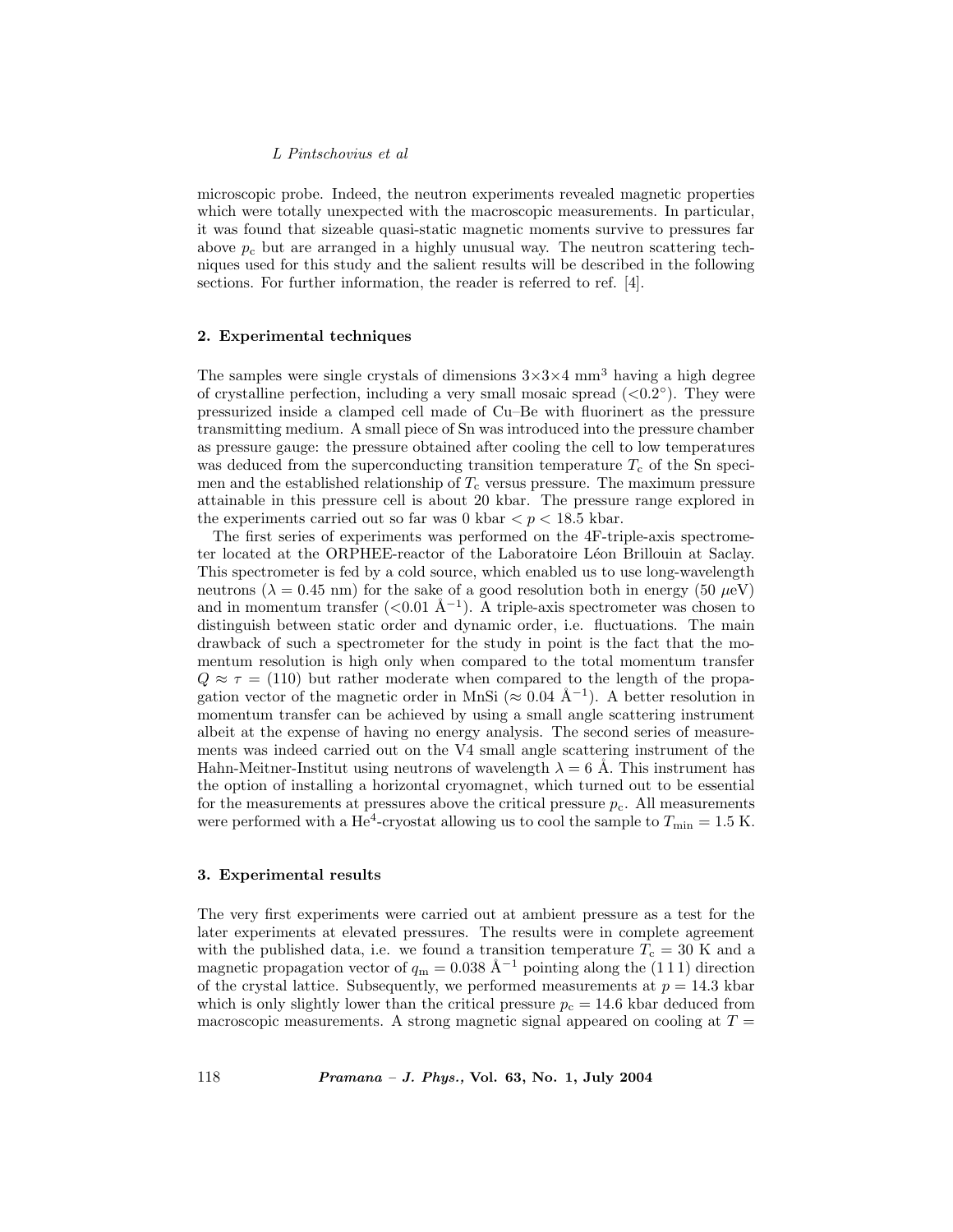Partial magnetic order in the itinerant-electron magnet MnSi



Figure 1. Temperature dependence of the magnetic scattering intensity observed in the  $(110)$  and  $(111)$  directions, respectively, at a pressure slightly below the critical pressure  $p_c$ .

7 K (figure 1) along the (1 1 0) direction, which is much higher than expected from the established phase diagram. This is also in contrast to what was expected from low pressure measurements showing an ordering along (1 1 1), which appeared as well but with a smaller intensity and at a lower temperature as shown in figure 1. An ordering along (1 1 0) appears particularly surprising in view of the fact that theory predicts minima of the crystal field potential either for  $(111)$  or  $(100)$  but not for  $(110)$ .

The magnetic peaks were found to be resolution-limited when scanned along the longitudinal direction indicating a magnetic correlation length of at least  $1200 \text{ Å}$ (figure 2a). On the other hand, the peaks were much broader than the experimental resolution in the transverse direction (figure 2b) indicating a considerable degree of disorder. We note that the peaks did NOT sharpen on cooling. On the contrary, they were found to widen further because additional intensity showed up along the  $(111)$  direction. This extra intensity along  $(111)$  showed hysteresis in agreement with hysteretic behavior observed in measurements of the magnetic susceptibility for pressures above 12 kbar [1]. In other words, a small volume fraction of the crystal showed a behavior in line with expectations from the macroscopic measurements whereas the bulk of the crystal appeared to order at a much higher temperature. As stated above, the large width of the magnetic peaks in the transverse direction indicates that this particular order is incomplete. However, energy scans revealed that the magnetic peaks were resolution-limited (figure 2c), i.e. the partial order observed at this pressure is static on the time-scale of the neutron measurements.

Additional measurements at a somewhat higher pressure (16 kbar) revealed qualitatively similar results albeit with a somewhat lower magnetic ordering

Pramana – J. Phys., Vol. 63, No. 1, July 2004 119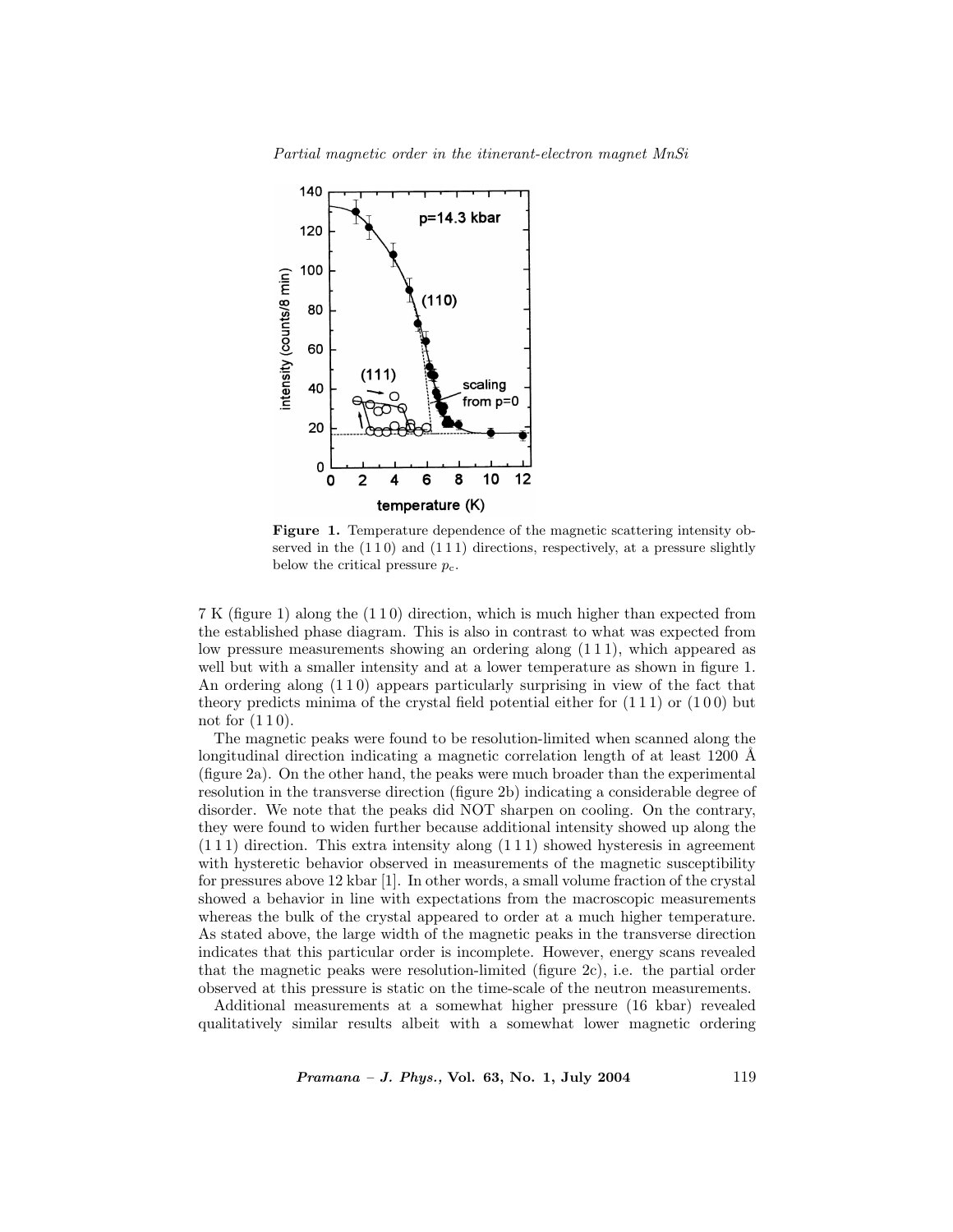L Pintschovius et al



Figure 2. Neutron scattering scans through the magnetic Bragg peaks in the (110) direction at  $p = 14.3$  kbar in the longitudinal direction (a) and in the transverse direction  $(b)$  as well as in energy  $(c)$ .

temperature, i.e.  $T_c = 5$  K. After increasing the pressure to  $p = 18.5$  kbar, only a weak magnetic signal was found. Subsequent measurements for the same pressure were performed on a small angle scattering diffractometer instead of on a tripleaxis spectrometer. Here, a clear magnetic signal was found only after applying a transverse magnetic field of  $B = 0.4$  T. This finding indicated a field-induced magnetic order. However, after reducing the magnetic field strength to zero, a sizeable magnetic signal remained when the temperature was kept below 3 K (the full hysteresis loop is shown in figure 3). In addition, the reduction of the magnetic peak intensity on reducing the magnetic field from  $B = 0.4$  T to zero could at least partly be attributed to a concurrent increase of the magnetic mosaic spread. We

120 Pramana – J. Phys., Vol. 63, No. 1, July 2004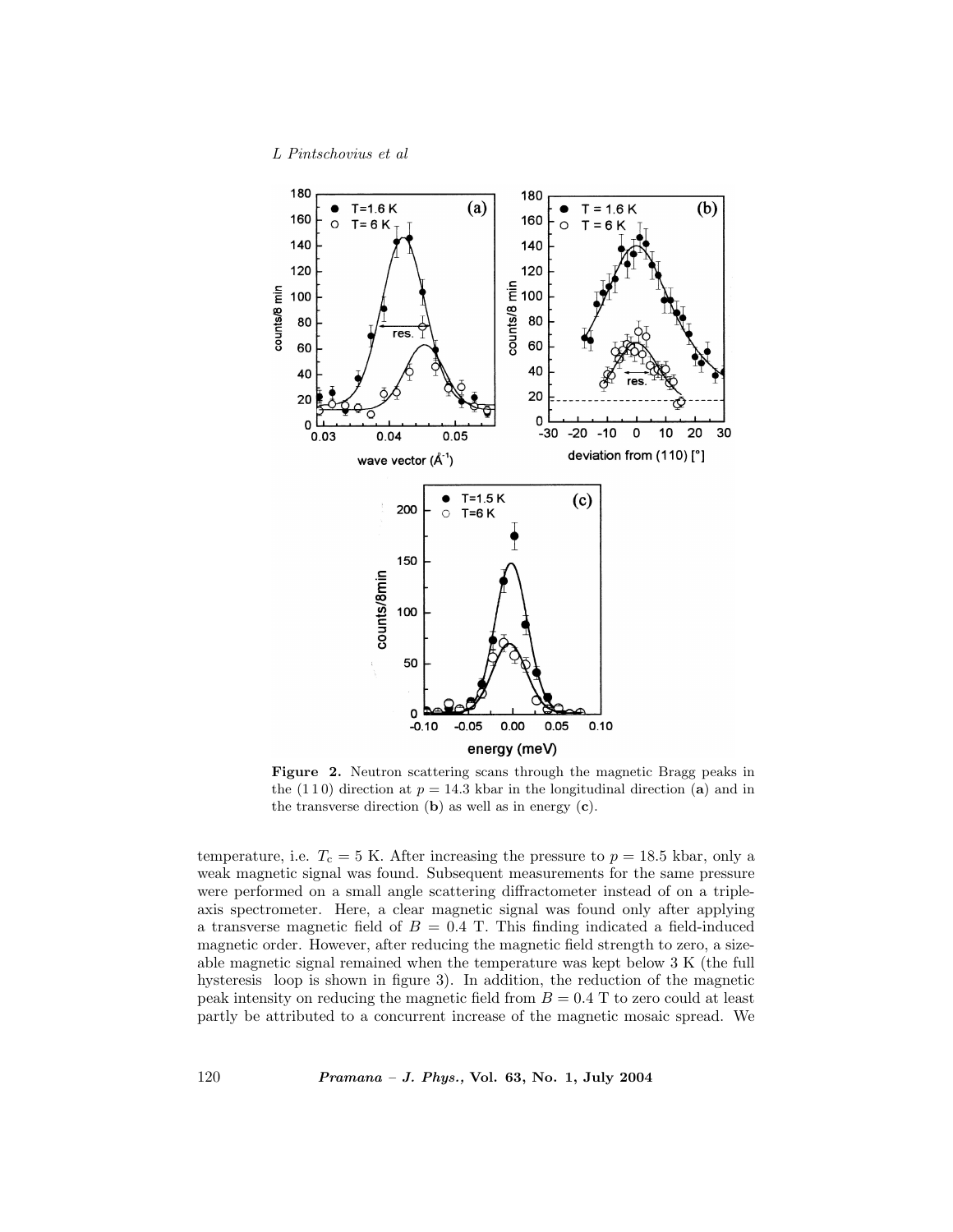Partial magnetic order in the itinerant-electron magnet MnSi



Figure 3. Field dependence of the magnetic Bragg intensity observed on a small angle scattering instrument at  $p = 19$  kbar and  $T = 1.5$  K. The intensity was found to peak at a wavevector  $q = 0.04 \text{ Å}^{-1}$  corresponding to a periodicity of the magnetic helix of about 150  $\AA$  which is very similar to the corresponding value observed at ambient pressure. Note that a magnetic field of 0.6 T is known to be sufficient to change the character of the magnetic order from helical to ferromagnetic, which explains the loss of intensity at high magnetic fields.



Figure 4. Small angle scattering patterns observed for two different orientations of the neutron spin relative to the magnetic propagation vector at  $T = 1.5$  K with a transverse magnetic field of  $B = 0.4$  T. The strong scattering at the centre comes from the walls of the pressure cell, whereas the spot close to the left-hand border in the right-hand panel is due to magnetic scattering. A residual of this spot is also seen in the left-hand panel due to the finite flipping ratio of the instrument.

conclude from these observations that there is a spontaneous magnetic order even at a pressure of about 4 kbar above the critical pressure deduced from macroscopic

Pramana - J. Phys., Vol. 63, No. 1, July 2004 121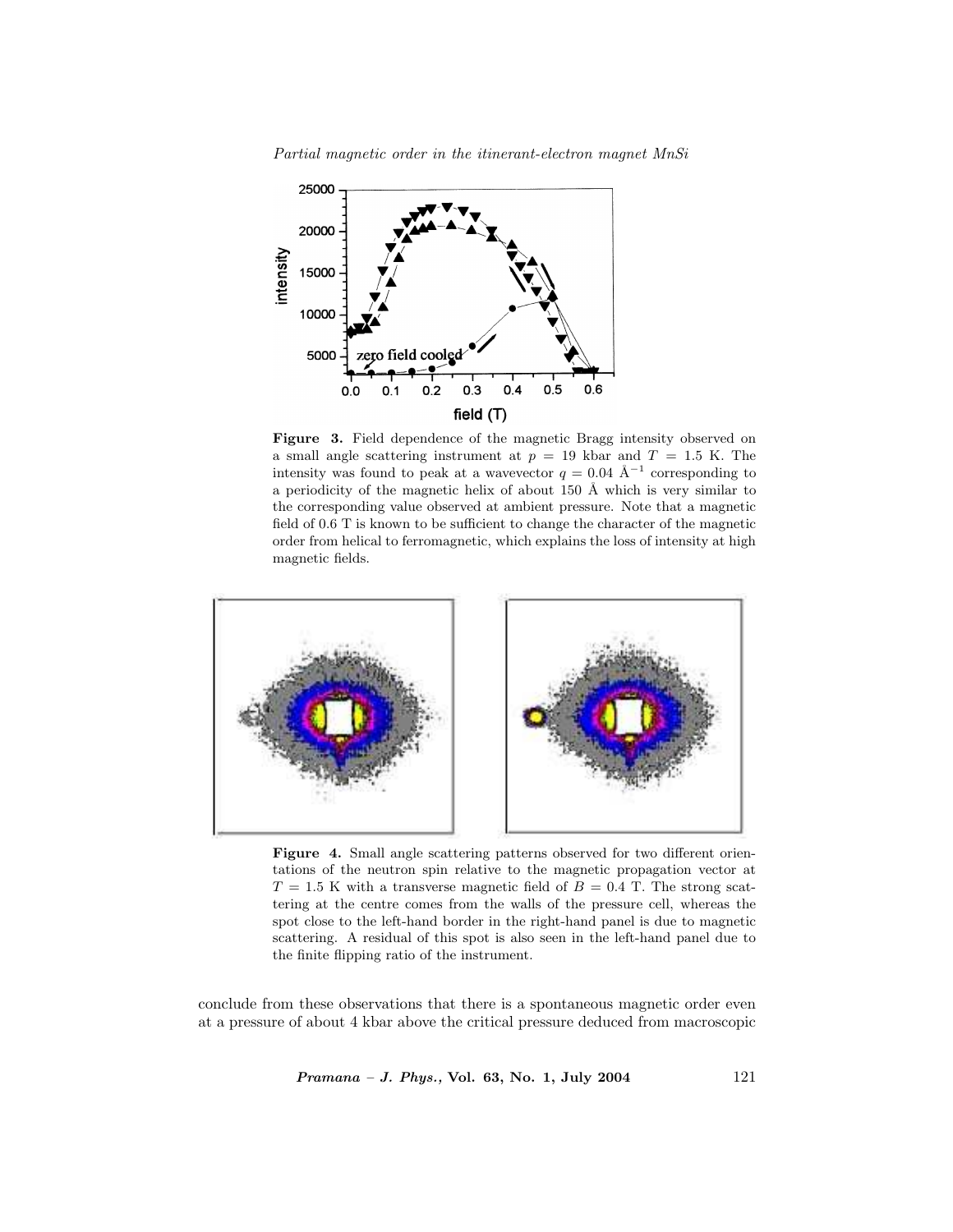#### L Pintschovius et al

measurements. The main role of the applied magnetic field is to align the magnetic propagation vector parallel to the field direction. This alignment survives after turning off the magnetic field but not completely so: obviously, there is a strong tendency for directional disorder of the magnetic propagation vector at such high pressures. In contrast, the length of the magnetic propagation vector was found to be very well-defined corresponding to a correlation length in the longitudinal direction of at least  $2000$  Å.

The similarity of the intensity patterns observed at ambient and at high pressures strongly suggested a very similar character of the magnetic order at all pressures. This conjecture was confirmed by additional measurements with polarized neutrons. As can be seen in figure 4, the magnetic Bragg peak intensity is completely suppressed on flipping the neutron spin direction relative to the magnetic propagation vector apart from a small residual associated with the finite flipping ratio ( $\approx$ 22) of the instrument. We note that the helical character of the magnetic order at ambient pressure was demonstrated in a similar way.



**Figure 5.** The magnetic phase diagram of MnSi. The  $T_c$  values and the  $T_0$  values were deduced from macroscopic measurements and from neutron experiments, respectively. The  $T_0$  values refer to the partial magnetic order described in the text. The area shown in gray is the region where non-Fermi liquid behavior was observed in resistivity measurements. The diagram shows the distribution of the magnetic scattering intensity for full magnetic order observed at ambient pressure (left sphere) and for the partial magnetic order observed for  $p > p_c$ , respectively.

122 Pramana – J. Phys., Vol. 63, No. 1, July 2004